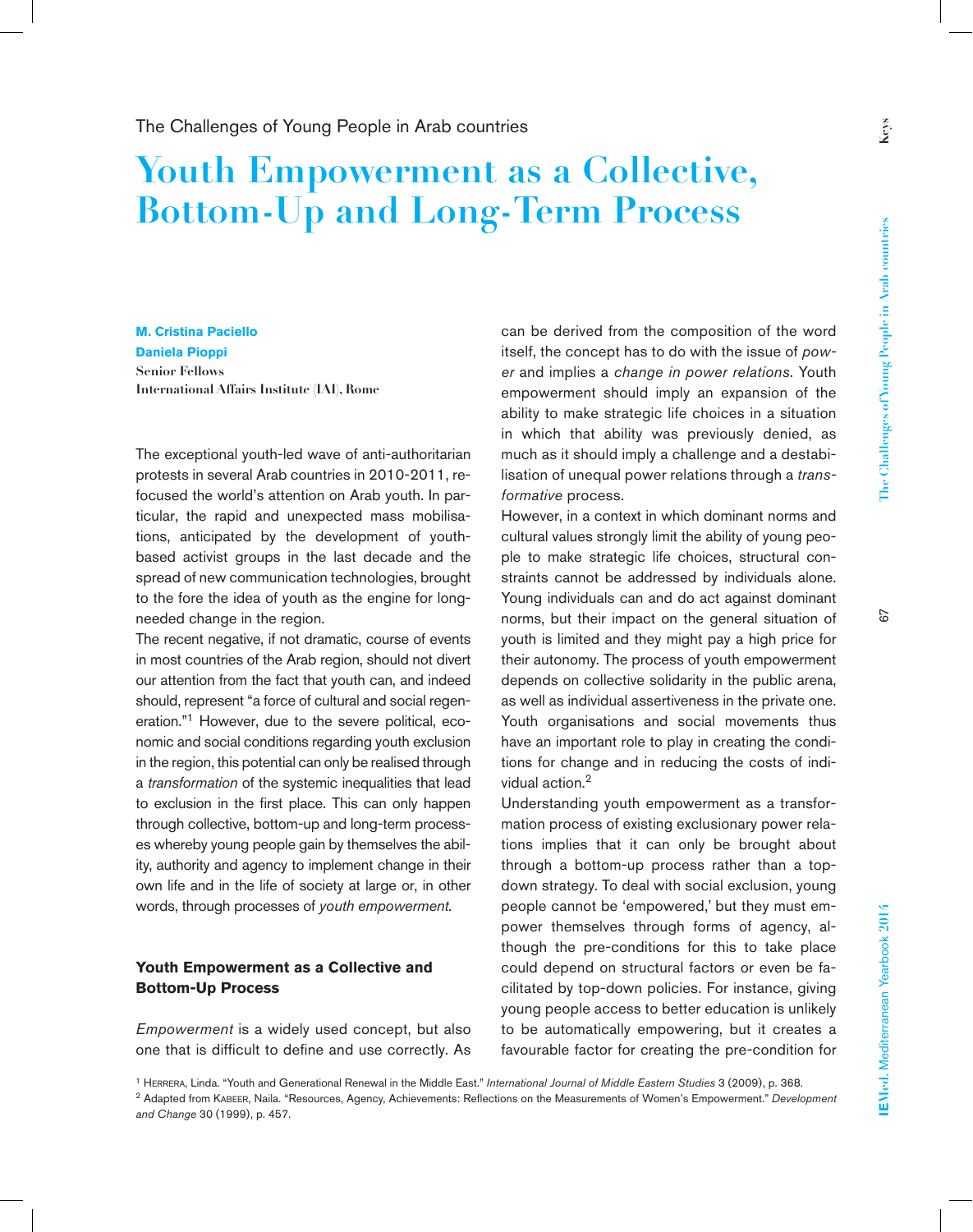youth empowerment (such as a more critical consciousness). Youth empowerment is also an openended process and cannot be predicted at its outset without running the risk of violating its essence, which is to enhance young people's capacity for self-determination.

The process of youth empowerment depends on collective solidarity in the public arena, as well as individual assertiveness in the private one. Youth organisations and social movements thus have an important role to play in creating the conditions for change and in reducing the costs of individual action

It is, furthermore, critical to recognise youth as a diversified category. The expressions, ideas and experiences of being young vary across cultures, classes, genders, ethnicities and other groupings. Young people from different social strata experience important social changes in different ways, and have different needs and demands. However, while it is true that young people cannot be considered a single homogeneous category, it is equally true that schooling, mass media, urban spaces (public parks, shopping malls) and new information technologies have played a crucial role in developing a particular consciousness about being young, which facilitates mutual influence and peer interactions.<sup>3</sup> Moreover, youth in Arab countries from almost all social classes have been confronted with an increasingly problematic transition into adulthood owing to economic, political and social failures of the system created by the older generation. This means that being young in the Arab region today is more than a biological attribute: it is the consciousness of a shared experience of exclusion determined by the failure of post-independence development models.<sup>4</sup>

More in general, and beyond the Arab region, certain conditions of the contemporary period have contributed to creating a distinct global political youth culture, thus increasing youth self-awareness and the chances for collective youth agency. For example, new forms of horizontal youth political involvement unmediated by the older generation (social movements vs. the youth section of traditional political parties) and new technologies mastered by youth (with young people playing a larger role than in the past in teaching and acquainting the older generation with new technologies and cultural patterns associated with globalisation) have opened up new avenues of active political, economic and socio-cultural participation for the current generation.

The 2011 uprisings that led to the overthrow of Ben Ali and Mubarak and seriously challenged other regimes in the region are a testimony that youth collective agency has today a great potential in transforming existing power relations, although its impact may be subtle, long-term and often unintended. During the decade prior to the uprisings, youth collective agency in Tunisia, Egypt and elsewhere in the region, brought about broad cultural transformations by affecting values, symbols and political cultures and challenged many of the dominant ideas that sustained the power structure of authoritarian regimes, such as hereditary rule, police brutality, emergency law and corruption.

Within political parties and organisations, a generation of young activists started to openly dissent from the old conservative leadership and to develop a more critical and less subordinate culture vis-à-vis the older generation (the young bloggers within the Muslim Brotherhood; Youth for Change within Kifaya). Young women activists also started to gradually shift the boundaries of acceptable public behaviour for their group, thus transforming power relations both within family and youth groups (for example, a young woman, Israa Abdel-Fattah was the co-founder of the April 6 Movement). In Tunisia, in 2006, unemployed graduates established the Union des Diplômés Chômeurs (UDC) to denounce their precarious situation. In a few months, the UDC, initially tolerated by the regime, was able to establish a

3 Herrera, Linda and Bayat, Asef (eds.). *Being Young and Muslim: New Cultural Politics in the Global South and North*, New York: Oxford University Press 2010.

4 Murphy, Emma. "Problematizing Arab Youth: Generational Narratives of Systemic Failure." *Mediterranean Politics*, 17: 1 (2012).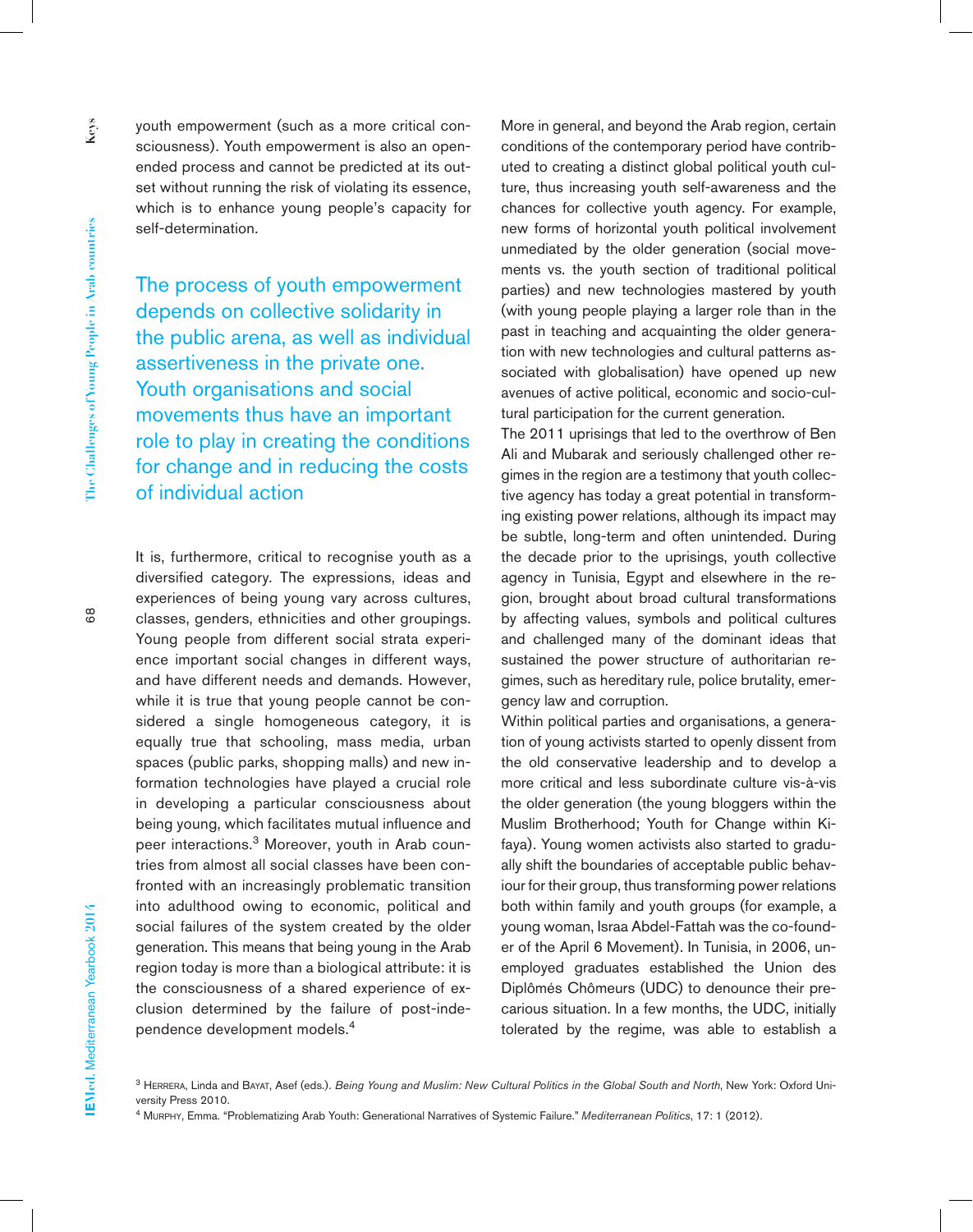**Keys**

number of small committees in the most marginalised areas of the country, including Gafsa and Redeyef. These committees were at the heart of the large protest movement that erupted in the mining area of Gafsa in January 2008. The protests, although harshly repressed by police, began to call into discussion the prevailing discourse of Tunisia's economic miracle, seriously undermining the legitimacy of the Ben Ali regime.<sup>5</sup>

Largely unnoticed or underestimated by scholars and analysts working in the region, these ideas started to enter the public debate and gained increasing legitimacy among the masses, thereby laying the groundwork for widespread protests.

## **Youth Empowerment as a Nonlinear and Long-Term Process**

It is also of fundamental importance to consider that, like all social processes, youth empowerment is a complex, contradictory and long-term process. As such, it does not have a linear development: it can make significant achievements and also suffer major setbacks.

As stated above, the wave of youth-led protests in most Arab countries in 2010-11 represented a significant challenge to traditional power relations. Not only were the security apparatuses taken by surprise and, at least in Tunisia and Egypt, temporarily defeated by the unexpected and large-scale spontaneous mobilisation of millions of people, but also protestors subverted well-established patterns of oppositional politics in the region by creating new slogans and symbols and by side-stepping traditional opposition parties and organisations, which did not have a significant role in promoting and sustaining the uprisings.

However, shortly after the revolutionary events, it became apparent that the entrenched structure of power was much more difficult to eradicate than the activists had initially hoped, especially in the absence of organised revolutionary movements that could channel youth energy and demands. This is most evident in the case of post-Mubarak Egypt, but

also in Tunisia, where the voices of youth and particularly those who inspired the popular uprisings have continued to remain unheard in policy decisionmaking and also excluded from major political organisations. In Egypt, all post-uprising authorities have governed in a top-down manner without any genuine involvement or consultation with youth groups, have been reluctant to discard the old system of power and have increasingly resorted to repressive tactics such as arrests, intimidation, and the use of force to placate youth protests. After the first elected President, Mohamed Morsi, was deposed, the crackdown on youth activists has intensified. Prominent activists of the April 6 Youth Movement were sentenced to three years in jail for joining the "No Military Trials for Civilians" campaign last November against the new protest law, approved by President Adly Mansour on 24 November.

Youth groups who were behind the mass protests against authoritarian regimes have been left out of emerging institutions and parties, both in Egypt and Tunisia, or simply destroyed by the violent turn of events in other contexts. For example, in the first parliamentary elections after the overthrow of Mubarak and Ben Ali, not only did youth groups from traditional opposition forces play a minor role in setting the agenda, but also youth coalitions such as the Egyptian Revolution Continues Alliance coalition, which included a number of youth groups and activists that contributed to the fall of Mubarak, took less than ten parliamentary seats, while al-Adl Party, another force composed of youth activists, only won two seats. Similarly, in Tunisia, despite a number of newly formed political parties (e.g., the Mouvement des Jeunes Tunisiens Libres and Rencontre Jeunes Libres) and independent lists representing youth and the unemployed (e.g., the Afkar Mostaquilla platform and some members of the Union of Unemployed Graduates) as well as the requirement that at least one candidate on each list be under the age of 30, the Constituent Assembly elected in October 2011 was unrepresentative of young people. Finally, the involvement of a few youth representatives in decision-making is likely to reflect the post-uprising authorities' attempts to co-opt young activists into

<sup>&</sup>lt;sup>5</sup> ALLAL Amin. "'Ici, si ça ne 'bouge' pas ça n'avance pas !' Les mobilisations protestataires de l'année 2008 dans la région minière de Gafsa. Réformes néo libérales, clientélismes et contestation," in Myriam CATUSSE, Blandine DESTREMAU et Éric VERDIER (eds.), L'État face aux débordements *du social au Maghreb. Formation, travail et protection*, Paris, Karthala, 2010.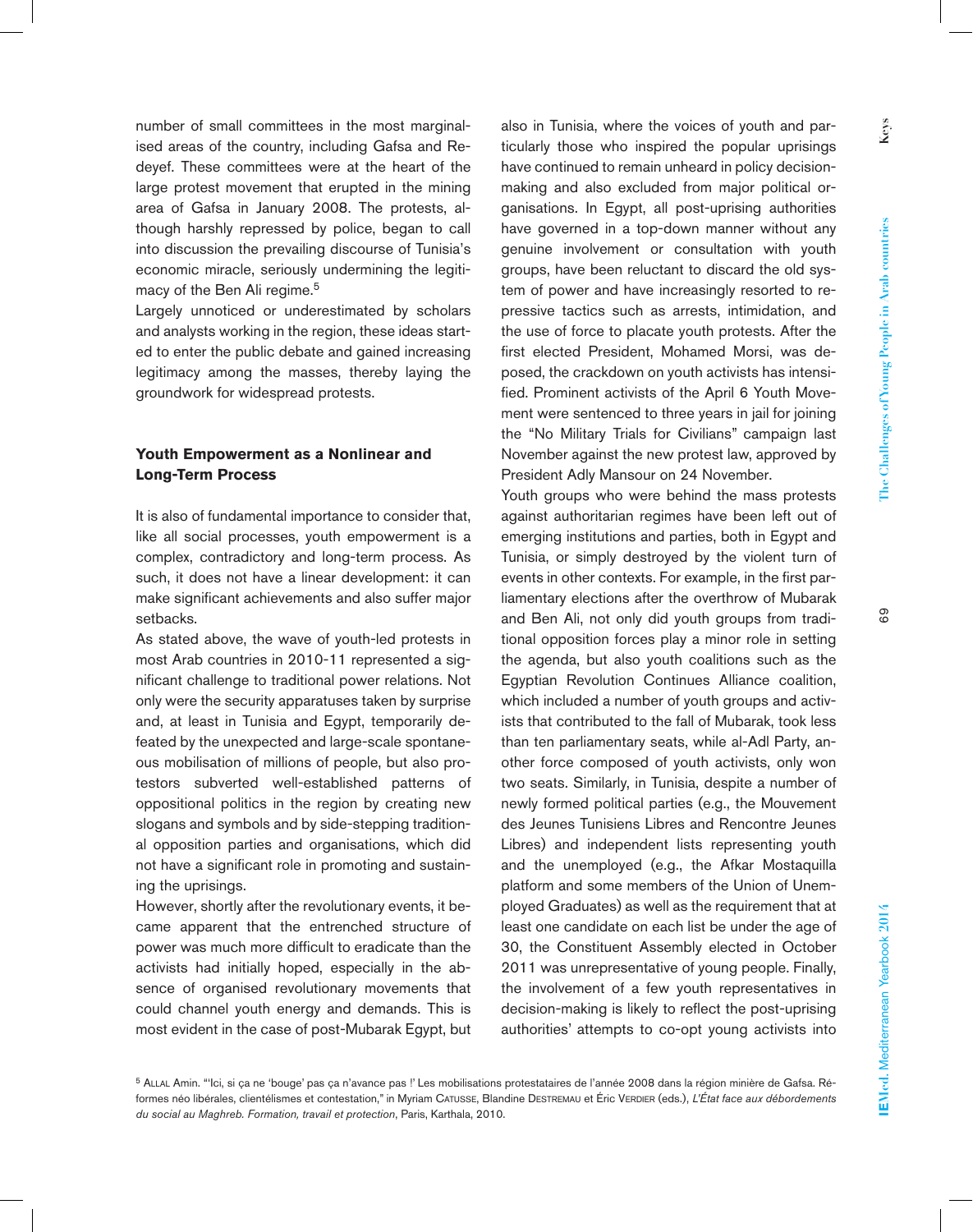the existing system.<sup>6</sup> For example, Ahmed Maher, leader of the April 6 Youth Movement was member of the second Constituent Assembly elected in June 2012, but later withdrew from the assembly criticising the slow pace of drafting, the scarce representativeness of the Assembly and the lack of consideration for proposals made by civil society forces. Much worse is the situation in countries where the initial peaceful uprisings led to immediate harsh repression, foreign military interventions or to the escalation of violence and civil war, such as Bahrein, Libya or Syria.

More in general, the transformative potential of youth collective agency on the existing power system has been weakened over the last three years by a number of factors. Youth activism has been dispersed in myriad groups and initiatives, scarcely coordinated and representing different, albeit not necessarily, conflicting demands. Political youth groups have suffered from ideological and strategic divergences, as well as rivalries and a lack of a clear coherent strategy to adopt in the post-uprisings era. For example, in Egypt, they were unprepared, divided and confused regarding the best

strategy to follow ahead of the 19 March Referendum of 2011 and the legislative elections of November 2011. After the military coup that deposed Morsi, youth groups are now even more plagued by contrasts and divisions. As it was for the first presidential elections, they have not reached a unified consensus on a presidential candidate. The leaders of the Tamarrod movement have decided to support the military and the presidential candidacy of Field Marshal General Abdel Fattah Sisi. At the same time, the April 6 Movement and others have expressed their refusal. The same Tamarrod is now plagued by internal divisions, as a number of its activists have announced their support for Hamdeh Sabahi. Ideological and strategic divergences have thus prevented youth groups from elaborating a unified and coherent policy vis-à-vis the post-Mubarak authorities, have diminished their ability to influence Egyptian politics beyond street protests

and have compromised their credibility, causing them to lose popular support. In many Arab countries, the Islamist / non-Islamist ideological divide among youth activists, which has deepened in the wake of the uprisings, is likely to undermine youth collective action. The Tamarrod movement in Egypt, for example, has led to similar movements in other countries such as Tunisia, Morocco and the Palestinian Territories, raising contrasts among young people. In Egypt, the lack of alliance and cooperation between youth groups and independent trade unions has also weakened the likelihood of revolutionary forces having a stronger influence on policy decision-making. Similarly, in Morocco, the 20 February Movement and the unemployed graduates have failed to cooperate.

However, in the face of the current and well-placed widespread pessimism, many observers have underlined the long-term importance of an 'awakened and mobilised society;' one in which a youth component that does not passively accept the longterm authoritarian re-composition of power relations is crucial. After decades of authoritarianism it would be at best naïve to think that bottom-up, well-organised and participatory political actors could suddenly emerge, or that traditional parties and organisation could promptly welcome the active participation of young activists. The renewal of the dynamics of participation in any context is a long and difficult process and could take years or even decades to actually have an impact at the macro-structural level.

Nevertheless, the largely unexpected nature of the 2010-11 mobilisations should teach us a lesson: the importance of looking at below-the-radar dynamics and processes to understand the prospects for change.

In the last few years, some authors, mainly from the field of political sociology, have given new strength to promising bottom-up approaches, paying more attention to subaltern actors (such as youth) and to informal and often unnoticed forms of (political) agency.7

<sup>&</sup>lt;sup>6</sup> For example, the young blogger and activist Slim Amamou, who was arrested during the early days of the anti-Ben Ali protests, was appointed Secretary of State for Youth and Sport Affairs in January 2011. Probably being aware of the risk of cooptation, Amamou resigned from his cabinet post in May 2011. In Egypt, Mahmoud Badr et Mohamed Abdel Aziz from Tamarrod were appointed in Egypt's 50 member constitution committee to modify the 2012 constitution.

<sup>&</sup>lt;sup>7</sup> See for instance: BAYAT, Asef, Life as Politics. How Ordinary People Change the Middle East. Stanford: Stanford University Press 2009; BEININ, Joel and VAIREL, Frédéric (eds.). Social Movements, Mobilisation, and Contestation in the Middle East and North Africa, Stanford: Stanford University Press 2011.